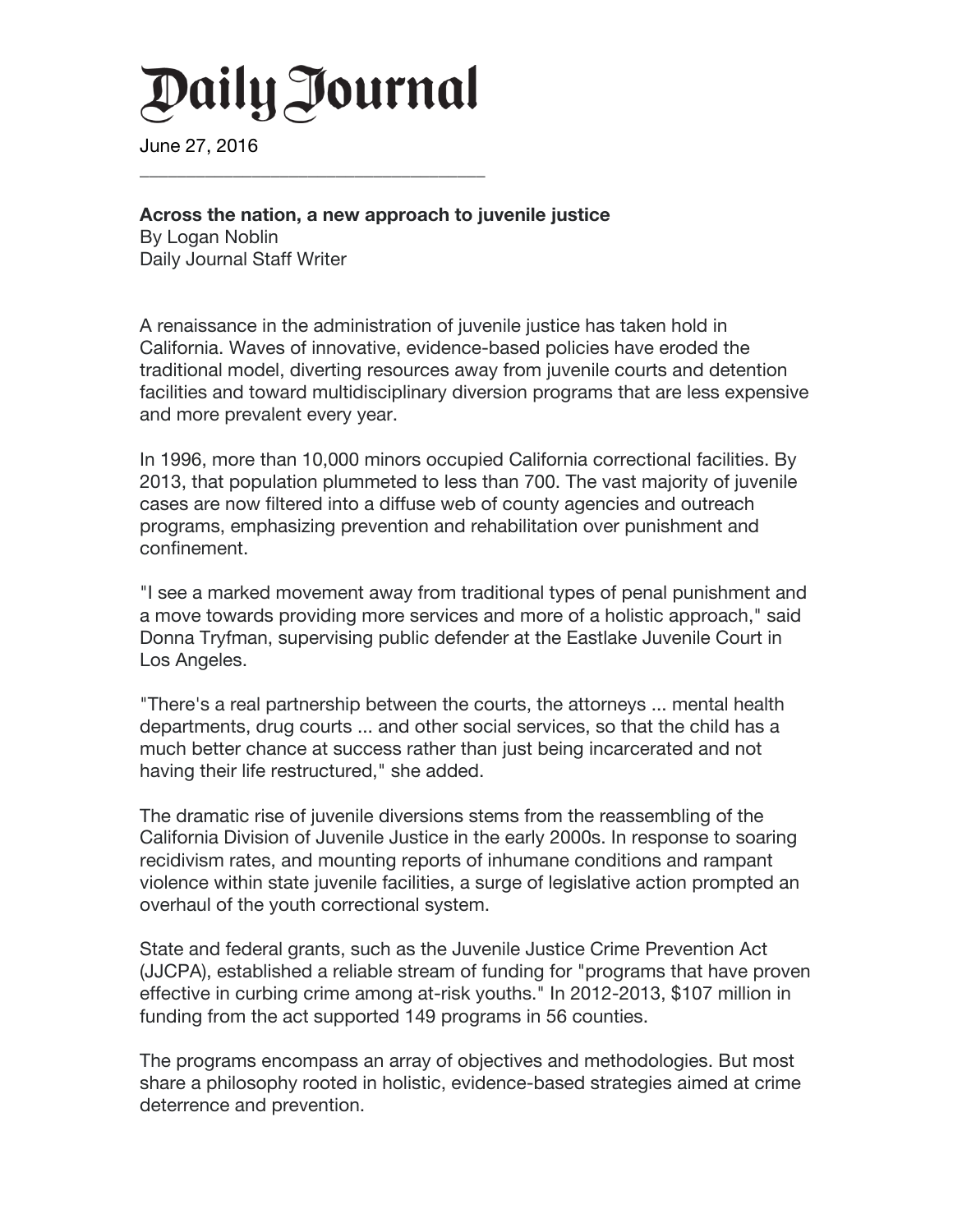"The developmental approach, that's the movement right there," explained professor and child developmental specialist Kathleen Van Antwerp, director of the Sheriff's Youth Foundation of Los Angeles County. The program identifies at-risk youth and works closely with law enforcement, behavioral specialists, schools, and other entities to reduce the risk that participants will later enter the criminal justice system.

"When you bring in the science of cognitive and developmental child science," she continued, "to take into consideration where is their brain in terms of maturation, how is their home life and how is that impacting the decisions they make ... we have a science that can help take young people and find mindful ways to bring them down a constructive path."

As diversion has come to play an increasingly important role in juvenile justice, so too have county probation departments, often the first to identify at-risk youth and direct them toward the proper programs.

"This has been a change in thinking of the role of probation," confirmed Los Angeles County Probation Bureau Chief David Mitchell. "For the last 10 years we've been on a journey to change the model from community safety-focused and detention to more rehabilitation and early intervention and prevention. ... Real gains are done with the kids in their natural ecology." Probation officers have increasingly incorporated developmental models, as well.

"We employ evidence-based, cognitive restructuring using social learning curriculum and structured programs," added Los Angeles County Probation Bureau Chief Paul Vinetz. "It's kind of like going to the doctor and they take a test and the panel will tell you if you have high blood sugar. We kind of do the same thing with evaluating the environments of all of our kids." Evaluating, engaging, and improving the home environments of at-risk youth has become a central facet of modern juvenile diversion.

Organizations such as Functional Family Therapy (FFT), for example, train specialists to work with children and their families at home to improve family relations and diminish the environmental triggers that put the youth at risk in the first place.

"The cornerstone of FFT is that kids don't act in isolation," explained Catie Boatwright, clinical supervisor of the Family Rising New York Center for Juvenile Justice.

"To take a juvenile offender and say, I'm going to treat you on your own, and send you right back home, is to send them right back to the same environment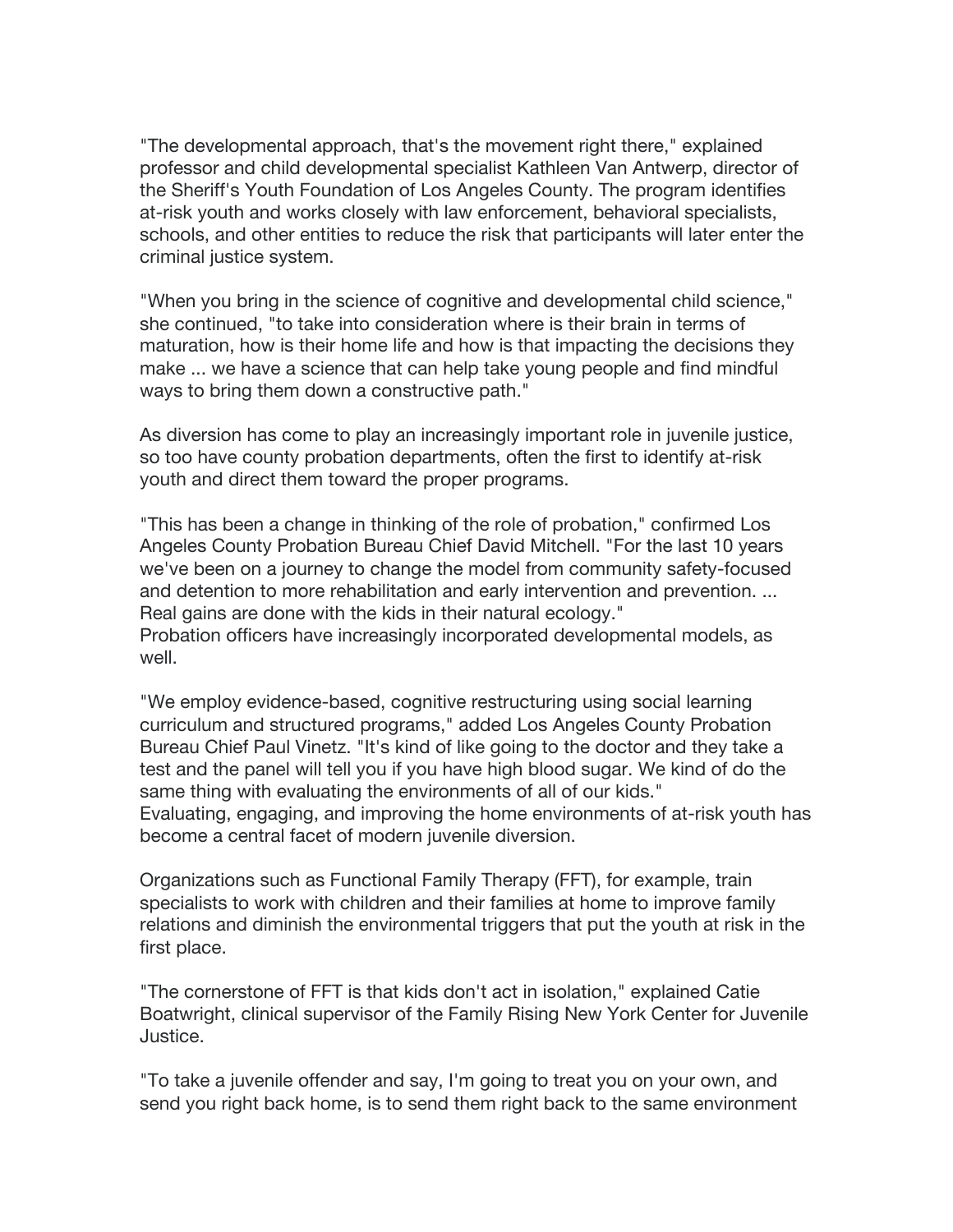and the same triggers, she added. "It's amazing to see the change that you're able to create for an adolescent when you're impacting their whole system." Studies suggest that the increased emphasis on diversion has helped to curb youth recidivism rates while saving taxpayer dollars.

The Rand Corporation's 2013-2014 report on JJCPA programs in Los Angeles found that participants exhibited reduced rates of arrest and incarceration and increased rates in completion of community service, probation, and restitution when compared with similarly situated teens.

Youths who do not participate in the programs are consistently 20 to 30 percent more likely to be arrested than JJCPA members, the report said.

The Rand report also estimated that JJCPA programs cost an average of \$6.77 per participant per day. Functional Family therapy spends \$12,000 per participant.

When compared with the Los Angeles Police Department's estimated cost of \$2,181.33 per juvenile arrest, the potential for savings is startling.

When compared with the Justice Policy Institute's estimated yearly price tag of \$208,338 per California juvenile incarceration, not including indirect expenses which the same study estimates cost state and local governments between \$8 billion and \$21 billion annually, the potential for savingsimpresses policymakers. "The cost savings are actually kind of insane," commented Boatwright. "There are a lot of cost benefits to this, but it's deeper than that. You can really impact the whole ecosystem of a neighborhood. ... You can really change their lives in a way that there's a lot of measurable data, but there's a lot of other ways that are just invaluable."

"It's intuitive: when you keep kids out of the system, you save money," agreed Placer County Judge Richard Couzens. "You're also saving with probation officers, police officers, court staff, and future victims of crimes. It's expensive to operate a court."

Couzens formerly served as president of the National Youth Court Association, a popular diversion program that has grown to more than 70 courts in California. In youth court, qualifying minors may admit to an offense and elect to be "tried" by a jury of their peers — a panel of teenage, former participants who question the defendants and fashion their sentences.

As with other diversion programs, youth courts are relatively inexpensive to operate, relying primarily on volunteers and grants. By all accounts, the program is remarkably effective at preventing future crime.